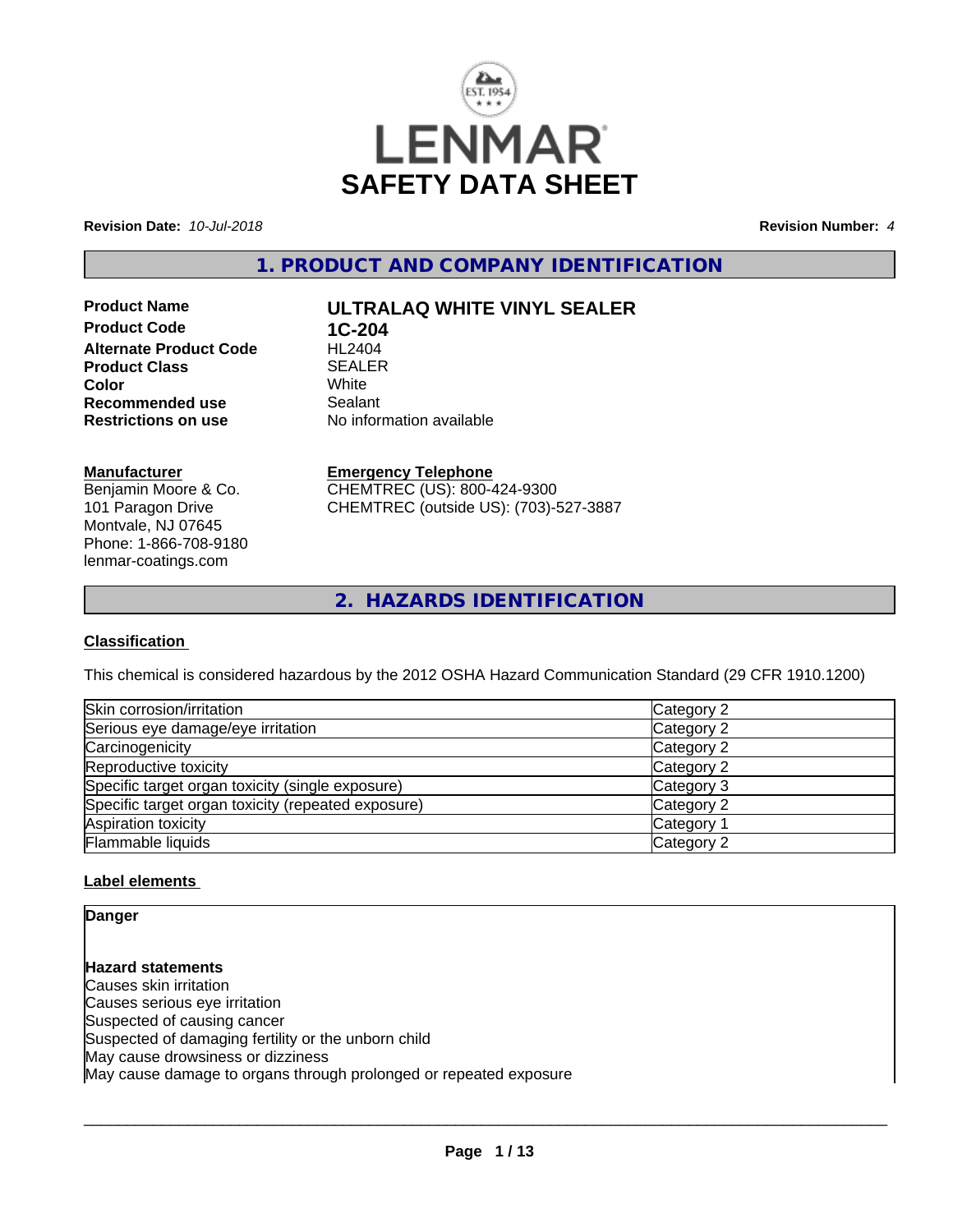

## **Precautionary Statements - Prevention**

Obtain special instructions before use Do not handle until all safety precautions have been read and understood Use personal protective equipment as required Wash face, hands and any exposed skin thoroughly after handling Wear eye/face protection Do not breathe dust/fume/gas/mist/vapors/spray Use only outdoors or in a well-ventilated area Keep away from heat, hot surfaces, sparks, open flames and other ignition sources. No smoking Keep container tightly closed Ground/bond container and receiving equipment Use explosion-proof electrical/ventilating/lighting/equipment Use only non-sparking tools Take precautionary measures against static discharge Keep cool

 $\overline{\phantom{a}}$  ,  $\overline{\phantom{a}}$  ,  $\overline{\phantom{a}}$  ,  $\overline{\phantom{a}}$  ,  $\overline{\phantom{a}}$  ,  $\overline{\phantom{a}}$  ,  $\overline{\phantom{a}}$  ,  $\overline{\phantom{a}}$  ,  $\overline{\phantom{a}}$  ,  $\overline{\phantom{a}}$  ,  $\overline{\phantom{a}}$  ,  $\overline{\phantom{a}}$  ,  $\overline{\phantom{a}}$  ,  $\overline{\phantom{a}}$  ,  $\overline{\phantom{a}}$  ,  $\overline{\phantom{a}}$ 

#### **Precautionary Statements - Response**

IF exposed or concerned: Get medical advice/attention

**Eyes**

IF IN EYES: Rinse cautiously with water for several minutes. Remove contact lenses, if present and easy to do. Continue rinsing

If eye irritation persists: Get medical advice/attention

**Skin**

If skin irritation occurs: Get medical advice/attention

IF ON SKIN (or hair): Remove/Take off immediately all contaminated clothing. Rinse skin with water/shower Wash contaminated clothing before reuse

#### **Inhalation**

IF INHALED: Remove victim to fresh air and keep at rest in a position comfortable for breathing **Ingestion**

IF SWALLOWED: Immediately call a POISON CENTER or doctor/physician

Do NOT induce vomiting

**Fire**

In case of fire: Use CO2, dry chemical, or foam for extinction

## **Precautionary Statements - Storage**

Store locked up Store in a well-ventilated place. Keep container tightly closed

#### **Precautionary Statements - Disposal**

Dispose of contents/container to an approved waste disposal plant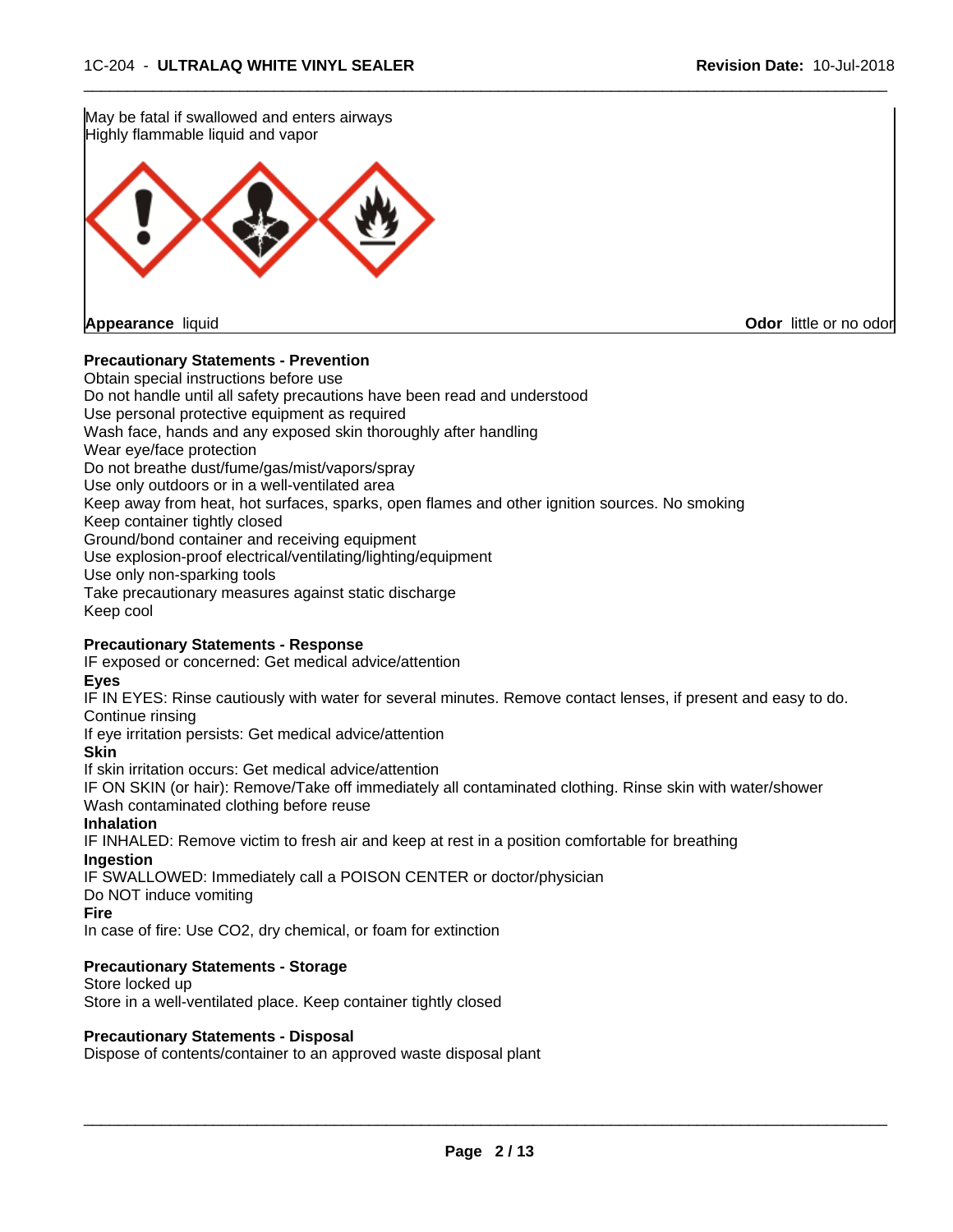## **Hazards not otherwise classified (HNOC)**

Not applicable

#### **Other information**

No information available

# **3. COMPOSITION INFORMATION ON COMPONENTS**

 $\overline{\phantom{a}}$  ,  $\overline{\phantom{a}}$  ,  $\overline{\phantom{a}}$  ,  $\overline{\phantom{a}}$  ,  $\overline{\phantom{a}}$  ,  $\overline{\phantom{a}}$  ,  $\overline{\phantom{a}}$  ,  $\overline{\phantom{a}}$  ,  $\overline{\phantom{a}}$  ,  $\overline{\phantom{a}}$  ,  $\overline{\phantom{a}}$  ,  $\overline{\phantom{a}}$  ,  $\overline{\phantom{a}}$  ,  $\overline{\phantom{a}}$  ,  $\overline{\phantom{a}}$  ,  $\overline{\phantom{a}}$ 

| <b>Chemical name</b>    | <b>CAS No.</b> | Weight-% |
|-------------------------|----------------|----------|
| Toluene                 | 108-88-3       | 20       |
| n-Butyl acetate         | 123-86-4       | 20       |
| Acetone                 | 67-64-1        | 20       |
| Heptane                 | 142-82-5       | 10       |
| Titanium dioxide        | 13463-67-7     | 10       |
| cellulose, nitrate      | 9004-70-0      | 10       |
| Ethanol                 | 64-17-5        | 5        |
| Isopropyl alcohol       | 67-63-0        | 5        |
| Isobutyl alcohol        | 78-83-1        |          |
| Soybean oil, epoxidized | 8013-07-8      | 5        |
| VM&P naphtha            | 64742-89-8     | 0.5      |
| Ethyl benzene           | $100 - 41 - 4$ | 0.5      |

# **4. FIRST AID MEASURES**

## **Description of first aid measures**

| <b>General Advice</b>                            | If symptoms persist, call a physician. Show this safety data sheet to the doctor in<br>attendance.                                                                                                                                        |
|--------------------------------------------------|-------------------------------------------------------------------------------------------------------------------------------------------------------------------------------------------------------------------------------------------|
| <b>Eye Contact</b>                               | Immediate medical attention is required. Immediately flush with plenty of water.<br>After initial flushing, remove any contact lenses and continue flushing for at least<br>15 minutes. If eye irritation persists, consult a specialist. |
| <b>Skin Contact</b>                              | Wash off immediately with soap and plenty of water removing all contaminated<br>clothes and shoes. If skin irritation persists, call a physician.                                                                                         |
| <b>Inhalation</b>                                | Move to fresh air. If symptoms persist, call a physician.<br>If not breathing, give artificial respiration. Call a physician immediately.                                                                                                 |
| Ingestion                                        | Clean mouth with water and afterwards drink plenty of water. Do not induce<br>vomiting without medical advice. Never give anything by mouth to an unconscious<br>person. Consult a physician.                                             |
| <b>Protection Of First-Aiders</b>                | Use personal protective equipment.                                                                                                                                                                                                        |
| <b>Most Important</b><br><b>Symptoms/Effects</b> | No information available.                                                                                                                                                                                                                 |
| <b>Notes To Physician</b>                        | Treat symptomatically.                                                                                                                                                                                                                    |
|                                                  | 5. FIRE-FIGHTING MEASURES                                                                                                                                                                                                                 |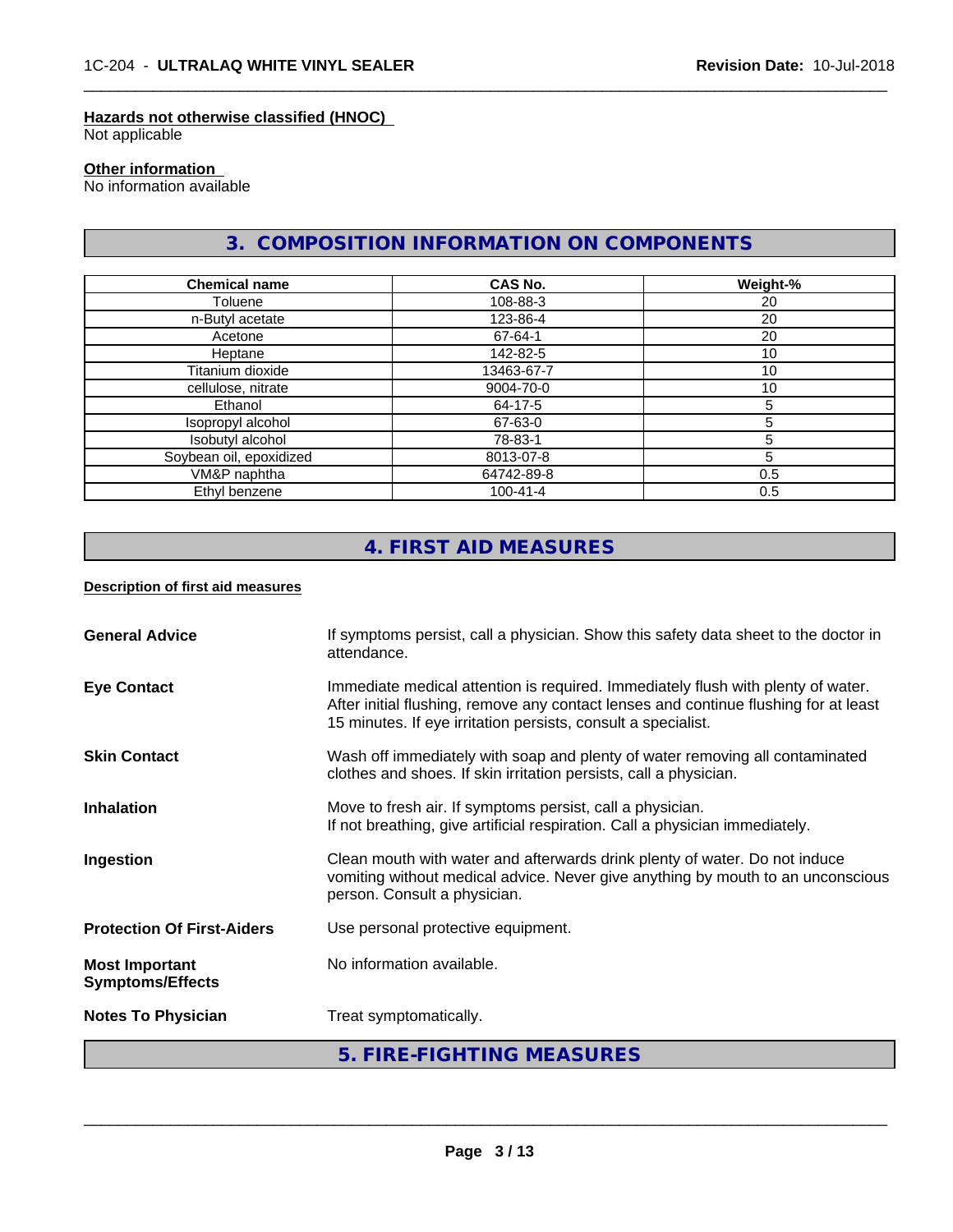| <b>Flammable Properties</b>                                                      | Vapors may travel considerable distance to a source of<br>ignition and flash back. Vapors may cause flash fire.                                                                                                                                                                                |  |
|----------------------------------------------------------------------------------|------------------------------------------------------------------------------------------------------------------------------------------------------------------------------------------------------------------------------------------------------------------------------------------------|--|
| <b>Suitable Extinguishing Media</b>                                              | Foam, dry powder or water. Use extinguishing measures<br>that are appropriate to local circumstances and the<br>surrounding environment.                                                                                                                                                       |  |
| <b>Protective Equipment And Precautions For</b><br><b>Firefighters</b>           | As in any fire, wear self-contained breathing apparatus<br>pressure-demand, MSHA/NIOSH (approved or equivalent)<br>and full protective gear.                                                                                                                                                   |  |
| <b>Hazardous combustion products</b>                                             | Burning may result in carbon dioxide, carbon monoxide<br>and other combustion products of varying composition<br>which may be toxic and/or irritating.                                                                                                                                         |  |
| <b>Specific Hazards Arising From The Chemical</b>                                | Flammable. Flash back possible over considerable<br>distance. Keep product and empty container away from<br>heat and sources of ignition. Closed containers may<br>rupture if exposed to fire or extreme heat. Thermal<br>decomposition can lead to release of irritating gases and<br>vapors. |  |
| <b>Sensitivity To Mechanical Impact</b>                                          | No                                                                                                                                                                                                                                                                                             |  |
| <b>Sensitivity To Static Discharge</b>                                           | Yes                                                                                                                                                                                                                                                                                            |  |
| <b>Flash Point Data</b><br>Flash Point (°F)<br>Flash Point (°C)<br><b>Method</b> | 25<br>$-4$<br><b>PMCC</b>                                                                                                                                                                                                                                                                      |  |
| <b>Flammability Limits In Air</b>                                                |                                                                                                                                                                                                                                                                                                |  |
| Lower flammability limit:<br><b>Upper flammability limit:</b>                    | Not available<br>Not available                                                                                                                                                                                                                                                                 |  |
| Health: 2<br>Flammability: 3<br><b>NFPA</b>                                      | Instability: 1<br><b>Special: Not Applicable</b>                                                                                                                                                                                                                                               |  |
| <b>NFPA Legend</b><br>0 - Not Hazardous<br>1 - Slightly                          |                                                                                                                                                                                                                                                                                                |  |

- 2 Moderate
- 3 High
- 4 Severe

*The ratings assigned are only suggested ratings, the contractor/employer has ultimate responsibilities for NFPA ratings where this system is used.*

*Additional information regarding the NFPA rating system is available from the National Fire Protection Agency (NFPA) at www.nfpa.org.*

## **6. ACCIDENTAL RELEASE MEASURES**

**Personal Precautions** Remove all sources of ignition. Take precautions to prevent flashback. Ground and bond all containers and handling equipment. Take precautionary measures against static discharges. Ensure adequate ventilation. Avoid contact with skin, eyes and clothing. Use personal protective equipment.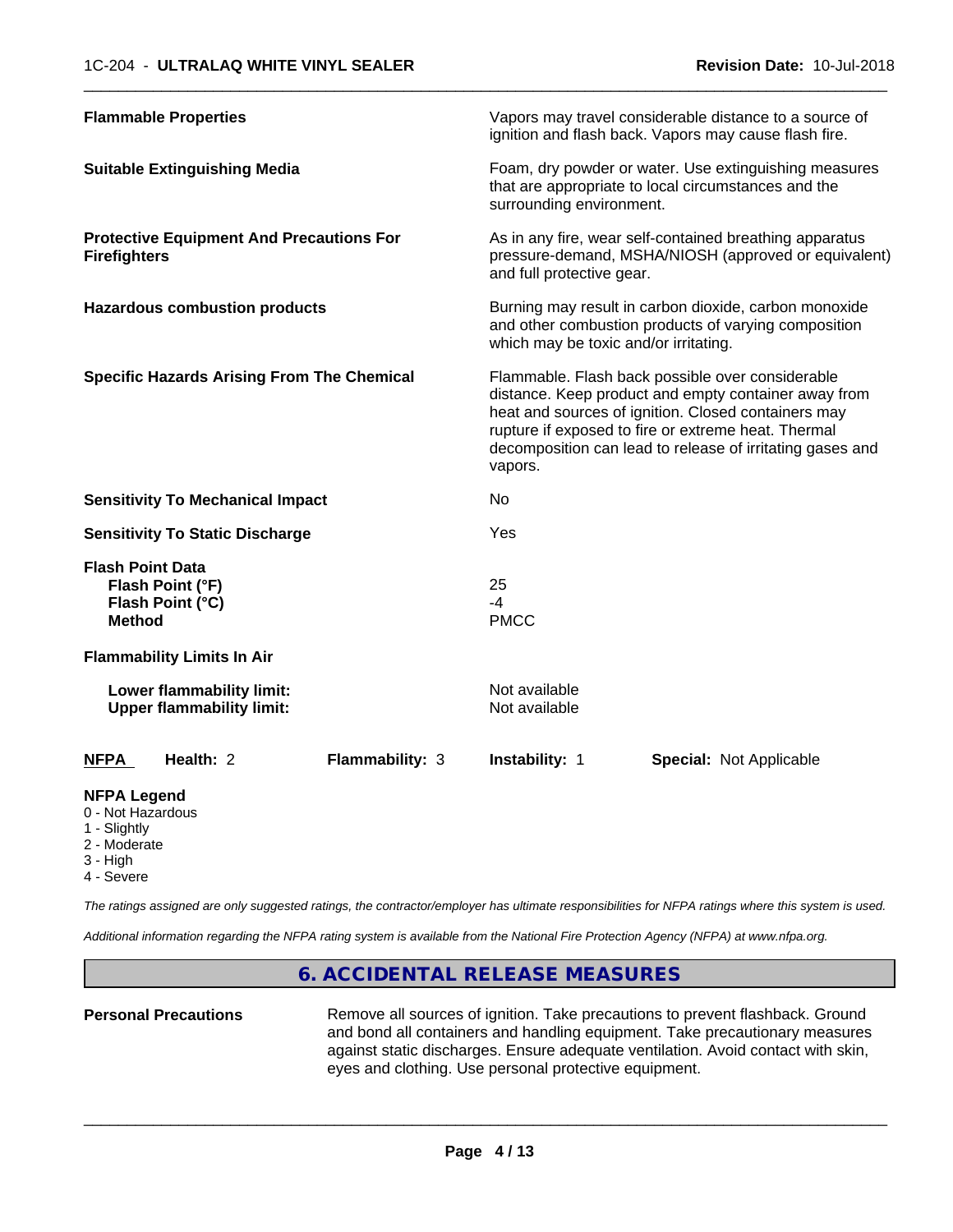| <b>Other Information</b>         | Prevent further leakage or spillage if safe to do so. Do not allow material to<br>contaminate ground water system. Prevent product from entering drains. Do not<br>flush into surface water or sanitary sewer system. Local authorities should be<br>advised if significant spillages cannot be contained. |
|----------------------------------|------------------------------------------------------------------------------------------------------------------------------------------------------------------------------------------------------------------------------------------------------------------------------------------------------------|
| <b>Environmental precautions</b> | See Section 12 for additional Ecological Information.                                                                                                                                                                                                                                                      |
| <b>Methods for Cleaning Up</b>   | Dam up. Soak up with inert absorbent material. Use a non-sparking or explosion<br>proof means to transfer material to a sealed, appropriate container for disposal.<br>Clean contaminated surface thoroughly.                                                                                              |

# **7. HANDLING AND STORAGE**

| Avoid contact with skin, eyes and clothing. Wear personal protective equipment.<br>Do not breathe vapors or spray mist. Use only in ventilated areas. Prevent vapor<br>build-up by providing adequate ventilation during and after use.                                                                                                                                                                                                        |
|------------------------------------------------------------------------------------------------------------------------------------------------------------------------------------------------------------------------------------------------------------------------------------------------------------------------------------------------------------------------------------------------------------------------------------------------|
| Take precautionary measures against static discharges. To avoid ignition of<br>vapors by static electricity discharge, all metal parts of the equipment must be<br>grounded. Keep away from heat, sparks and flame. Do not smoke. Extinguish all<br>flames and pilot lights, and turn off stoves, heaters, electric motors and other<br>sources of ignition during use and until all vapors are gone. Ignition and/or flash<br>back may occur. |
| Keep containers tightly closed in a dry, cool and well-ventilated place. Keep away<br>from heat. Keep away from open flames, hot surfaces and sources of ignition.<br>Keep in properly labeled containers. Keep out of the reach of children.                                                                                                                                                                                                  |
| Incompatible with strong acids and bases and strong oxidizing agents.                                                                                                                                                                                                                                                                                                                                                                          |
| Technical measures/Precautions Ensure adequate ventilation. Use only where airflow will keep vapors from building<br>up in or near the work area in adjoining rooms. Comply with all national, state, and<br>local codes pertaining to the storage, handling, dispensing and disposal of<br>flammable liquids.                                                                                                                                 |
| Dissipate static electricity during transfer by grounding and bonding containers<br>and equipment before transferring material. All equipment should be non-sparking<br>and explosion proof. Use explosion proof electrical equipment for ventilation,<br>lighting and material handling.                                                                                                                                                      |
|                                                                                                                                                                                                                                                                                                                                                                                                                                                |

# **8. EXPOSURE CONTROLS/PERSONAL PROTECTION**

# **Exposure Limits**

| <b>Chemical name</b> | <b>ACGIH TLV</b>  | <b>OSHA PEL</b>              |
|----------------------|-------------------|------------------------------|
| Toluene              | 20 ppm - TWA      | 200 ppm - TWA                |
|                      |                   | 300 ppm - Ceiling            |
| n-Butyl acetate      | 150 ppm - TWA     | 150 ppm - TWA                |
|                      | 200 ppm - STEL    | $710 \text{ mg/m}^3$ - TWA   |
| Acetone              | 250 ppm - TWA     | 1000 ppm - TWA               |
|                      | 500 ppm - STEL    | 2400 mg/m <sup>3</sup> - TWA |
| Heptane              | $400$ ppm $-$ TWA | 500 ppm - TWA                |
|                      | 500 ppm - STEL    | 2000 mg/m $3$ - TWA          |
| Titanium dioxide     | 10 mg/m $3$ - TWA | $15 \text{ mg/m}^3$ - TWA    |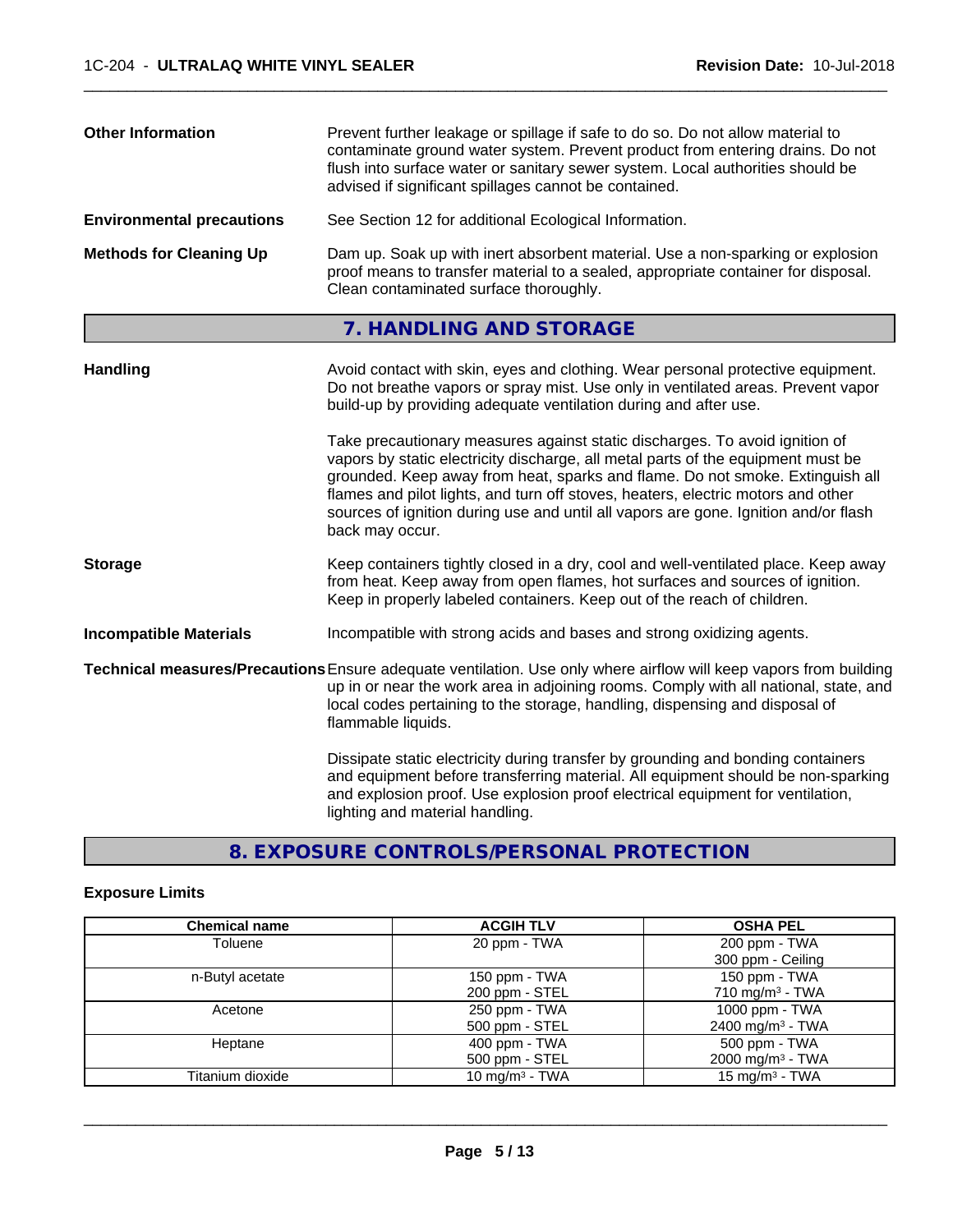#### 1C-204 - **ULTRALAQ WHITE VINYL SEALER Revision Date:** 10-Jul-2018

| Ethanol           | 1000 ppm - STEL | 1000 ppm - $TWA$             |
|-------------------|-----------------|------------------------------|
|                   |                 | 1900 mg/m <sup>3</sup> - TWA |
| Isopropyl alcohol | 200 ppm - TWA   | $400$ ppm - TWA              |
|                   | 400 ppm - STEL  | 980 mg/m $3$ - TWA           |
| Isobutyl alcohol  | 50 ppm - TWA    | 100 ppm - TWA                |
|                   |                 | 300 mg/m <sup>3</sup> - TWA  |
| Ethyl benzene     | 20 ppm - TWA    | 100 ppm $-$ TWA              |
|                   |                 | 435 mg/m <sup>3</sup> - TWA  |

 $\overline{\phantom{a}}$  ,  $\overline{\phantom{a}}$  ,  $\overline{\phantom{a}}$  ,  $\overline{\phantom{a}}$  ,  $\overline{\phantom{a}}$  ,  $\overline{\phantom{a}}$  ,  $\overline{\phantom{a}}$  ,  $\overline{\phantom{a}}$  ,  $\overline{\phantom{a}}$  ,  $\overline{\phantom{a}}$  ,  $\overline{\phantom{a}}$  ,  $\overline{\phantom{a}}$  ,  $\overline{\phantom{a}}$  ,  $\overline{\phantom{a}}$  ,  $\overline{\phantom{a}}$  ,  $\overline{\phantom{a}}$ 

**Legend**

ACGIH - American Conference of Governmental Industrial Hygienists Exposure Limits OSHA - Occupational Safety & Health Administration Exposure Limits N/E - Not Established

| Appropriate engineering<br>controls  |                                                                                                                                                                                                                                                                                                                                                                     |
|--------------------------------------|---------------------------------------------------------------------------------------------------------------------------------------------------------------------------------------------------------------------------------------------------------------------------------------------------------------------------------------------------------------------|
| <b>Engineering Measures</b>          | Ensure adequate ventilation, especially in confined areas.                                                                                                                                                                                                                                                                                                          |
| <b>Personal Protective Equipment</b> |                                                                                                                                                                                                                                                                                                                                                                     |
| <b>Eye/Face Protection</b>           | Safety glasses with side-shields. If splashes are likely to occur, wear Tightly<br>fitting safety goggles.                                                                                                                                                                                                                                                          |
| <b>Skin Protection</b>               | Long sleeved clothing. Protective gloves.                                                                                                                                                                                                                                                                                                                           |
| <b>Respiratory Protection</b>        | Use only with adequate ventilation. In operations where exposure limits are<br>exceeded, use a NIOSH approved respirator that has been selected by a<br>technically qualified person for the specific work conditions. When spraying the<br>product or applying in confined areas, wear a NIOSH approved respirator<br>specified for paint spray or organic vapors. |
| <b>Hygiene Measures</b>              | Avoid contact with skin, eyes and clothing. Remove and wash contaminated<br>clothing before re-use. Wash thoroughly after handling.                                                                                                                                                                                                                                 |

# **9. PHYSICAL AND CHEMICAL PROPERTIES**

**Appearance** liquid **Odor Odor** little or no odor<br> **Odor Threshold Containery Containery Containery Containery Containery Property** No information **Density (lbs/gal)** 7.8 - 8.2<br> **Specific Gravity** 6.1 (1988) 7.8 - 8.2 **Specific Gravity pH** No information available **Viscosity (cps)** No information available **Solubility(ies)** No information available **Water solubility**<br> **Evaporation Rate**<br> **Evaporation Rate**<br> **Evaporation Rate Vapor** pressure @20 °C (kPa) **Vapor density**<br> **We Solids**<br>
We Solids
20 - 30 **Wt. % Solids** 20 - 30<br> **Vol. % Solids** 20 - 30 **Vol. % Solids Wt. % Volatiles** 70 - 80 **Vol. % Volatiles VOC Regulatory Limit (g/L)** <680 **Boiling Point (°F)** 132 **Boiling Point (°C)** 56 **Freezing Point (°F)**<br> **Freezing Point (°C)**<br> **Freezing Point (°C)**<br> **No** information available **Freezing Point (°C)** 

**No information available** No information available<br>No information available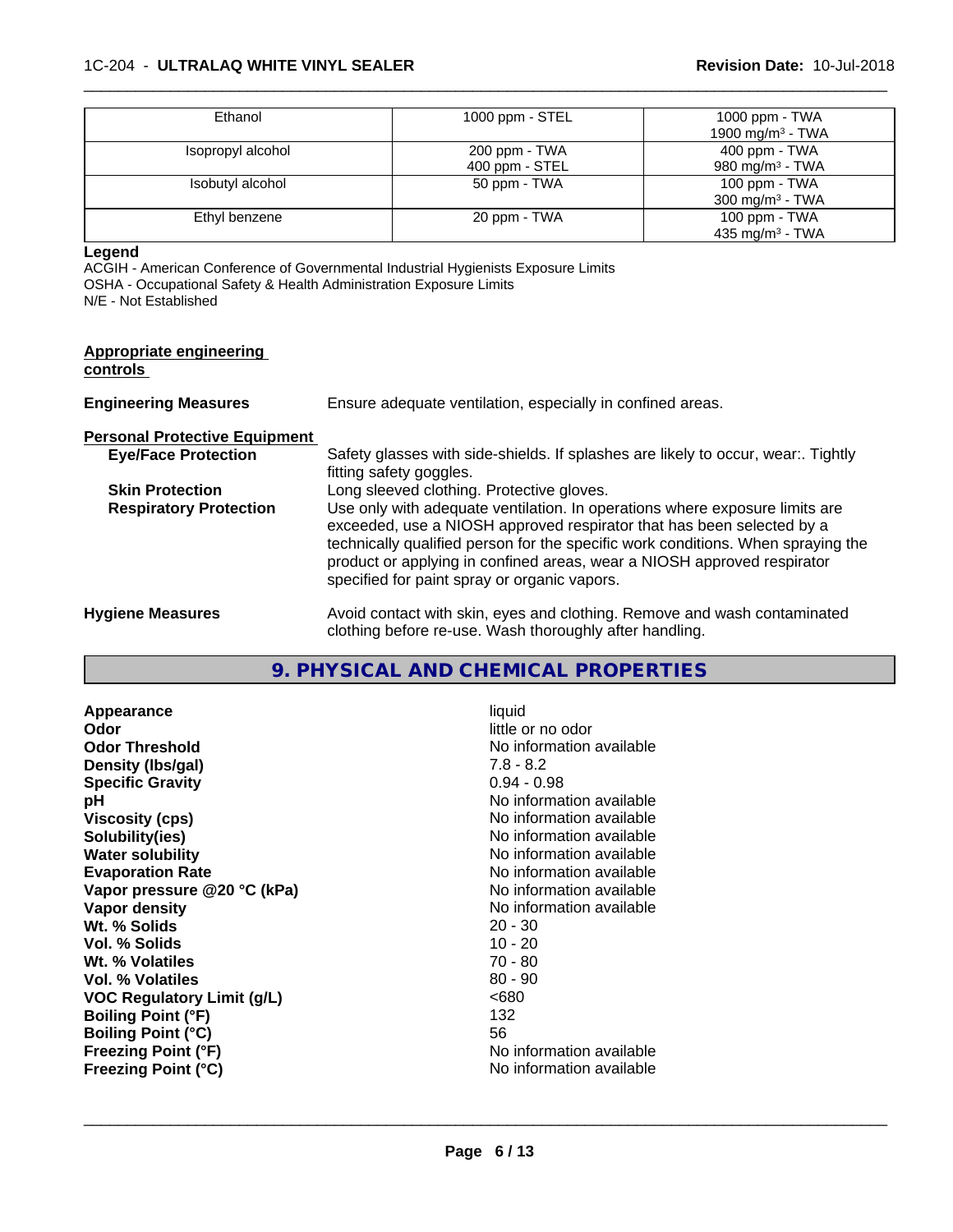| Flash Point (°F)                     | 25                       |
|--------------------------------------|--------------------------|
| Flash Point (°C)                     | -4                       |
| <b>Method</b>                        | <b>PMCC</b>              |
| Flammability (solid, gas)            | Not applicable           |
| <b>Upper flammability limit:</b>     | No information available |
| Lower flammability limit:            | No information available |
| <b>Autoignition Temperature (°F)</b> | No information available |
| <b>Autoignition Temperature (°C)</b> | No information available |
| Decomposition Temperature (°F)       | No information available |
| Decomposition Temperature (°C)       | No information available |
| <b>Partition coefficient</b>         | No information available |

 $\overline{\phantom{a}}$  ,  $\overline{\phantom{a}}$  ,  $\overline{\phantom{a}}$  ,  $\overline{\phantom{a}}$  ,  $\overline{\phantom{a}}$  ,  $\overline{\phantom{a}}$  ,  $\overline{\phantom{a}}$  ,  $\overline{\phantom{a}}$  ,  $\overline{\phantom{a}}$  ,  $\overline{\phantom{a}}$  ,  $\overline{\phantom{a}}$  ,  $\overline{\phantom{a}}$  ,  $\overline{\phantom{a}}$  ,  $\overline{\phantom{a}}$  ,  $\overline{\phantom{a}}$  ,  $\overline{\phantom{a}}$ 

# **10. STABILITY AND REACTIVITY**

| <b>Reactivity</b>                         | No data available                                                                                                         |
|-------------------------------------------|---------------------------------------------------------------------------------------------------------------------------|
| <b>Chemical Stability</b>                 | Stable under normal conditions. Hazardous polymerisation<br>does not occur.                                               |
| <b>Conditions to avoid</b>                | Keep away from open flames, hot surfaces, static<br>electricity and sources of ignition. Sparks. Elevated<br>temperature. |
| <b>Incompatible Materials</b>             | Incompatible with strong acids and bases and strong<br>oxidizing agents.                                                  |
| <b>Hazardous Decomposition Products</b>   | Thermal decomposition can lead to release of irritating<br>gases and vapors.                                              |
| <b>Possibility of hazardous reactions</b> | None under normal conditions of use.                                                                                      |

**11. TOXICOLOGICAL INFORMATION**

| <b>Product Information</b>               |                                                                                                                                                                                                               |  |
|------------------------------------------|---------------------------------------------------------------------------------------------------------------------------------------------------------------------------------------------------------------|--|
| Information on likely routes of exposure |                                                                                                                                                                                                               |  |
| <b>Principal Routes of Exposure</b>      | Eye contact, skin contact and inhalation.                                                                                                                                                                     |  |
| <b>Acute Toxicity</b>                    |                                                                                                                                                                                                               |  |
| <b>Product Information</b>               | Repeated or prolonged exposure to organic solvents may lead to permanent brain<br>and nervous system damage. Intentional misuse by deliberately concentrating and<br>inhaling vapors may be harmful or fatal. |  |
|                                          | Symptoms related to the physical, chemical and toxicological characteristics                                                                                                                                  |  |
| <b>Symptoms</b>                          | No information available                                                                                                                                                                                      |  |
|                                          | Delayed and immediate effects as well as chronic effects from short and long-term exposure                                                                                                                    |  |
| Eye contact                              | Severely irritating to eyes. May cause burns. Risk of serious damage to eyes.<br>Causes serious eye irritation. May cause redness, itching, and pain.                                                         |  |
| <b>Skin contact</b>                      | May cause skin irritation and/or dermatitis. Prolonged skin contact may defat the                                                                                                                             |  |
|                                          |                                                                                                                                                                                                               |  |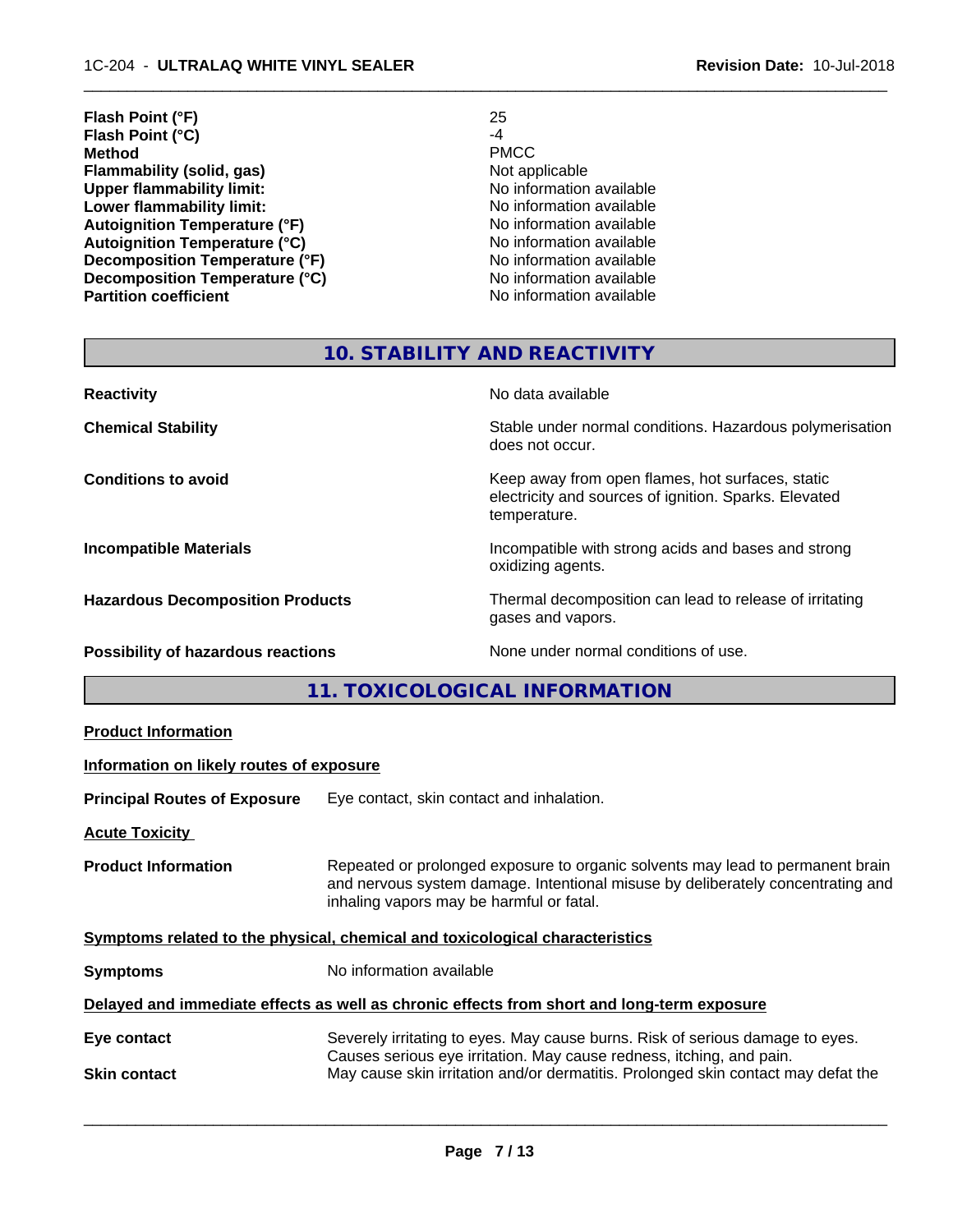|                                 | skin and produce dermatitis.                                                                                                                                                                                                                                  |
|---------------------------------|---------------------------------------------------------------------------------------------------------------------------------------------------------------------------------------------------------------------------------------------------------------|
| Ingestion                       | Harmful if swallowed. Ingestion may cause irritation to mucous membranes. Small<br>amounts of this product aspirated into the respiratory system during ingestion or<br>vomiting may cause mild to severe pulmonary injury, possibly progressing to<br>death. |
| <b>Inhalation</b>               | Harmful by inhalation. High vapor / aerosol concentrations are irritating to the<br>eyes, nose, throat and lungs and may cause headaches, dizziness, drowsiness,<br>unconsciousness, and other central nervous system effects.                                |
| <b>Sensitization</b>            | No information available                                                                                                                                                                                                                                      |
| <b>Neurological Effects</b>     | No information available.                                                                                                                                                                                                                                     |
| <b>Mutagenic Effects</b>        | No information available.                                                                                                                                                                                                                                     |
| <b>Reproductive Effects</b>     | Possible risk of impaired fertility. Possible risk of harm to the unborn child.                                                                                                                                                                               |
| <b>Developmental Effects</b>    | No information available.                                                                                                                                                                                                                                     |
| <b>Target organ effects</b>     | No information available.                                                                                                                                                                                                                                     |
| <b>STOT - repeated exposure</b> | Causes damage to organs through prolonged or repeated exposure if inhaled.<br>May cause disorder and damage to the. liver. kidney. spleen. blood.                                                                                                             |
| <b>STOT - single exposure</b>   | May cause disorder and damage to the. Respiratory system. Central nervous<br>system.                                                                                                                                                                          |
| Other adverse effects           | No information available.                                                                                                                                                                                                                                     |
| <b>Aspiration Hazard</b>        | May be harmful if swallowed and enters airways. Small amounts of this product<br>aspirated into the respiratory system during ingestion or vomiting may cause mild<br>to severe pulmonary injury, possibly progressing to death.                              |

#### **Numerical measures of toxicity**

**The following values are calculated based on chapter 3.1 of the GHS document**

| <b>ATEmix (oral)</b>                 | 5949 mg/ka |
|--------------------------------------|------------|
| <b>ATEmix (dermal)</b>               | 7824 mg/kg |
| <b>ATEmix (inhalation-dust/mist)</b> | 172 ma/L   |
| <b>ATEmix (inhalation-vapor)</b>     | 791 ma/L   |

#### **Acute Toxicity Component Information**

Toluene LD50 Oral: 636 mg/kg (Rat) LD50 Dermal: 14100 µL/kg (Rabbit) LC50 Inhalation (Vapor): 49000 mg/m<sup>3</sup> (Rat, 4 hr.) n-Butyl acetate LD50 Oral: 10768 mg/kg (Rat) LD50 Dermal: > 17600 mg/kg (Rabbit) LC50 Inhalation (Vapor): ppm (Rat, 4 hr.) Sensitization non-sensitizing (guinea pig) Acetone LD50 Oral: 5800 mg/kg (Rat) Heptane LC50 Inhalation (Vapor): 103000 mg/m<sup>3</sup> (Rat, 4 hr.) Titanium dioxide LD50 Oral: > 10000 mg/kg (Rat) Ethanol LD50 Oral: mg/kg (Rat) LC50 Inhalation (Vapor): ppm (Rat, 10 hr.) Isopropyl alcohol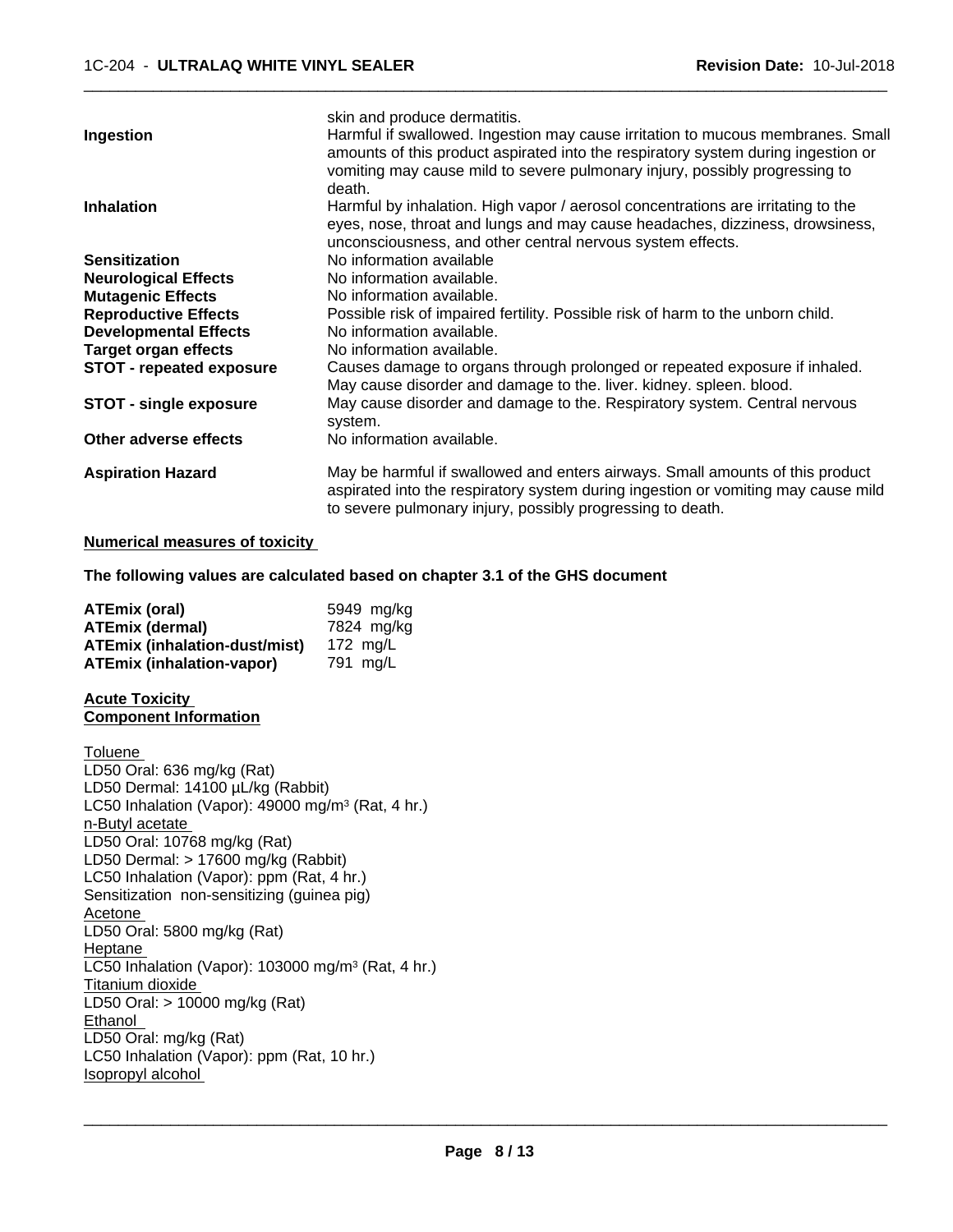LD50 Oral: mg/kg (Rat) LD50 Dermal: mg/kg (Rabbit) LC50 Inhalation (Vapor): ppm (Rat) Isobutyl alcohol LD50 Oral: 2460 mg/kg (Rat) LD50 Dermal: 3400 mg/kg (Rabbit) LC50 Inhalation (Vapor): 19200 mg/m<sup>3</sup> (Rat, 4 hr.) Ethyl benzene LD50 Oral: mg/kg (Rat) LD50 Dermal: > mg/kg (Rabbit) LC50 Inhalation (Vapor): mg/m<sup>3</sup> (Rat, 2 hr.)

#### **Carcinogenicity**

*The information below indicateswhether each agency has listed any ingredient as a carcinogen:.*

| <b>Chemical name</b> | <b>IARC</b>         | <b>NTP</b> | <b>OSHA</b> |
|----------------------|---------------------|------------|-------------|
|                      | 2B - Possible Human |            | Listed      |
| Titanium dioxide     | Carcinoɑen          |            |             |
|                      | 2B - Possible Human |            | Listed      |
| Ethyl benzene        | Carcinogen          |            |             |

 $\overline{\phantom{a}}$  ,  $\overline{\phantom{a}}$  ,  $\overline{\phantom{a}}$  ,  $\overline{\phantom{a}}$  ,  $\overline{\phantom{a}}$  ,  $\overline{\phantom{a}}$  ,  $\overline{\phantom{a}}$  ,  $\overline{\phantom{a}}$  ,  $\overline{\phantom{a}}$  ,  $\overline{\phantom{a}}$  ,  $\overline{\phantom{a}}$  ,  $\overline{\phantom{a}}$  ,  $\overline{\phantom{a}}$  ,  $\overline{\phantom{a}}$  ,  $\overline{\phantom{a}}$  ,  $\overline{\phantom{a}}$ 

• Although IARC has classified titanium dioxide as possibly carcinogenic to humans (2B), their summary concludes: "No significant exposure to titanium dioxide is thought to occur during the use of products in which titanium dioxide is bound to other materials, such as paint."

#### **Legend**

IARC - International Agency for Research on Cancer NTP - National Toxicity Program OSHA - Occupational Safety & Health Administration

**12. ECOLOGICAL INFORMATION**

## **Ecotoxicity Effects**

The environmental impact of this product has not been fully investigated.

## **Product Information**

#### **Acute Toxicity to Fish**

No information available

#### **Acute Toxicity to Aquatic Invertebrates**

No information available

#### **Acute Toxicity to Aquatic Plants**

No information available

#### **Persistence / Degradability**

No information available.

#### **Bioaccumulation**

There is no data for this product.

#### **Mobility in Environmental Media**

No information available.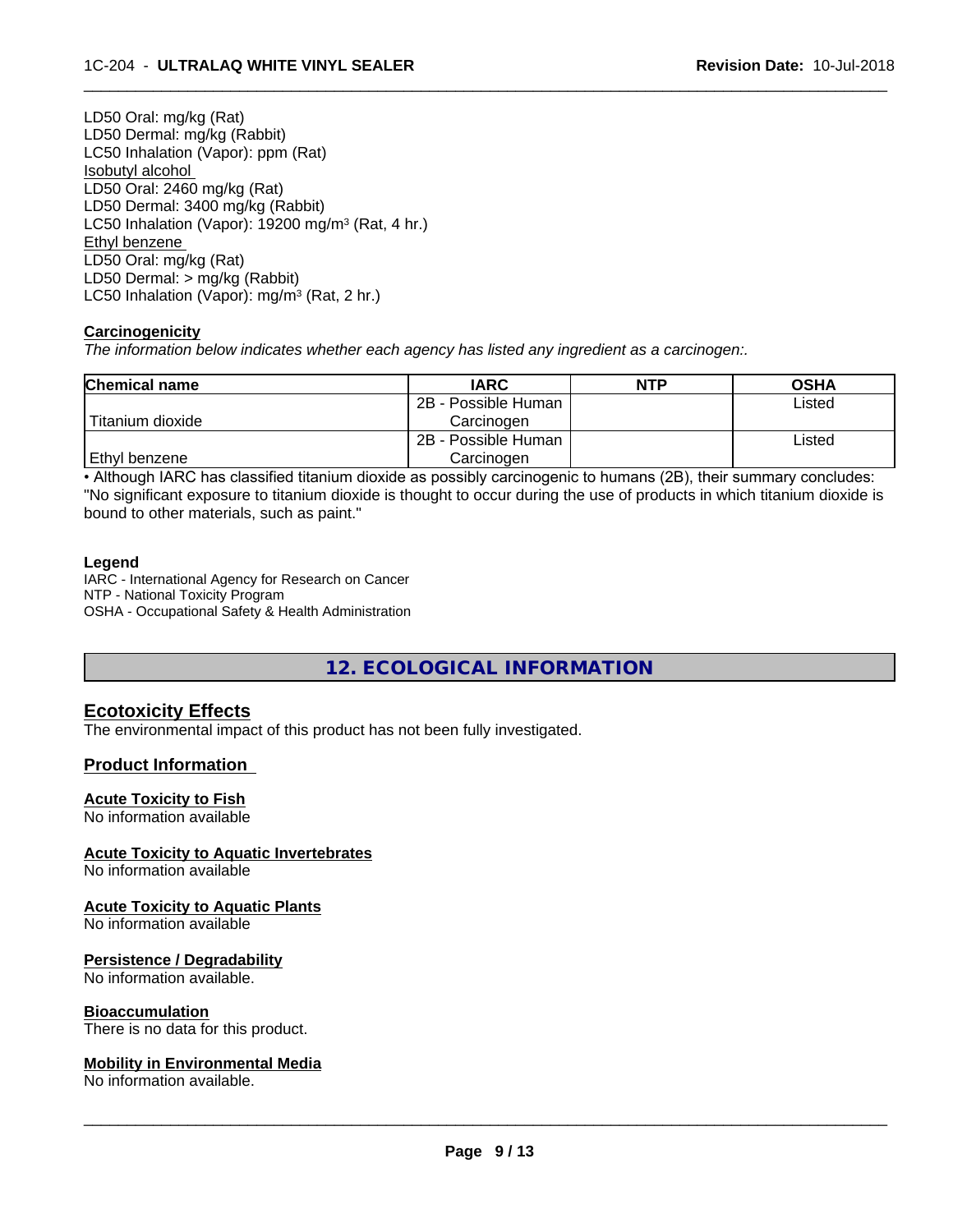**Ozone** Not applicable

## **Component Information**

#### **Acute Toxicity to Fish**

n-Butyl acetate LC50: 18 mg/L (Fathead Minnow - 96 hr.) Acetone LC50: 8300 (Bluegill - 96 hr.) mg/L Titanium dioxide  $LC50:$  > 1000 mg/L (Fathead Minnow - 96 hr.) Ethyl benzene LC50: 12.1 mg/L (Fathead Minnow - 96 hr.)

#### **Acute Toxicity to Aquatic Invertebrates**

n-Butyl acetate EC50: 72.8 mg/L (Daphnia magna - 48 hr.) Acetone EC50: 12600 mg/L (Daphnia magna - 48 hr.) Ethyl benzene EC50: 1.8 mg/L (Daphnia magna - 48 hr.)

#### **Acute Toxicity to Aquatic Plants**

n-Butyl acetate EC50: 674.7 mg/L (Green algae (Scenedesmus subspicatus), 72 hrs.) Ethyl benzene EC50: 4.6 mg/L (Green algae (Scenedesmus subspicatus), 72 hrs.)

## **13. DISPOSAL CONSIDERATIONS**

 $\overline{\phantom{a}}$  ,  $\overline{\phantom{a}}$  ,  $\overline{\phantom{a}}$  ,  $\overline{\phantom{a}}$  ,  $\overline{\phantom{a}}$  ,  $\overline{\phantom{a}}$  ,  $\overline{\phantom{a}}$  ,  $\overline{\phantom{a}}$  ,  $\overline{\phantom{a}}$  ,  $\overline{\phantom{a}}$  ,  $\overline{\phantom{a}}$  ,  $\overline{\phantom{a}}$  ,  $\overline{\phantom{a}}$  ,  $\overline{\phantom{a}}$  ,  $\overline{\phantom{a}}$  ,  $\overline{\phantom{a}}$ 

| <b>Waste Disposal Method</b>   | Dispose of in accordance with federal, state, and local regulations. Local<br>requirements may vary, consult your sanitation department or state-designated<br>environmental protection agency for more disposal options. |
|--------------------------------|---------------------------------------------------------------------------------------------------------------------------------------------------------------------------------------------------------------------------|
| <b>Empty Container Warning</b> | Emptied containers may retain product residue. Follow label warnings even after<br>container is emptied. Residual vapors may explode on ignition.                                                                         |

#### **14. TRANSPORT INFORMATION**

| <b>Proper Shipping Name</b> | <b>PAINT</b>         |
|-----------------------------|----------------------|
| <b>Hazard class</b>         | 3                    |
| UN-No.                      | UN1263               |
| <b>Packing Group</b>        |                      |
| <b>Description</b>          | UN1263, PAINT, 3, II |

# **ICAO / IATA** Contact the preparer for further information.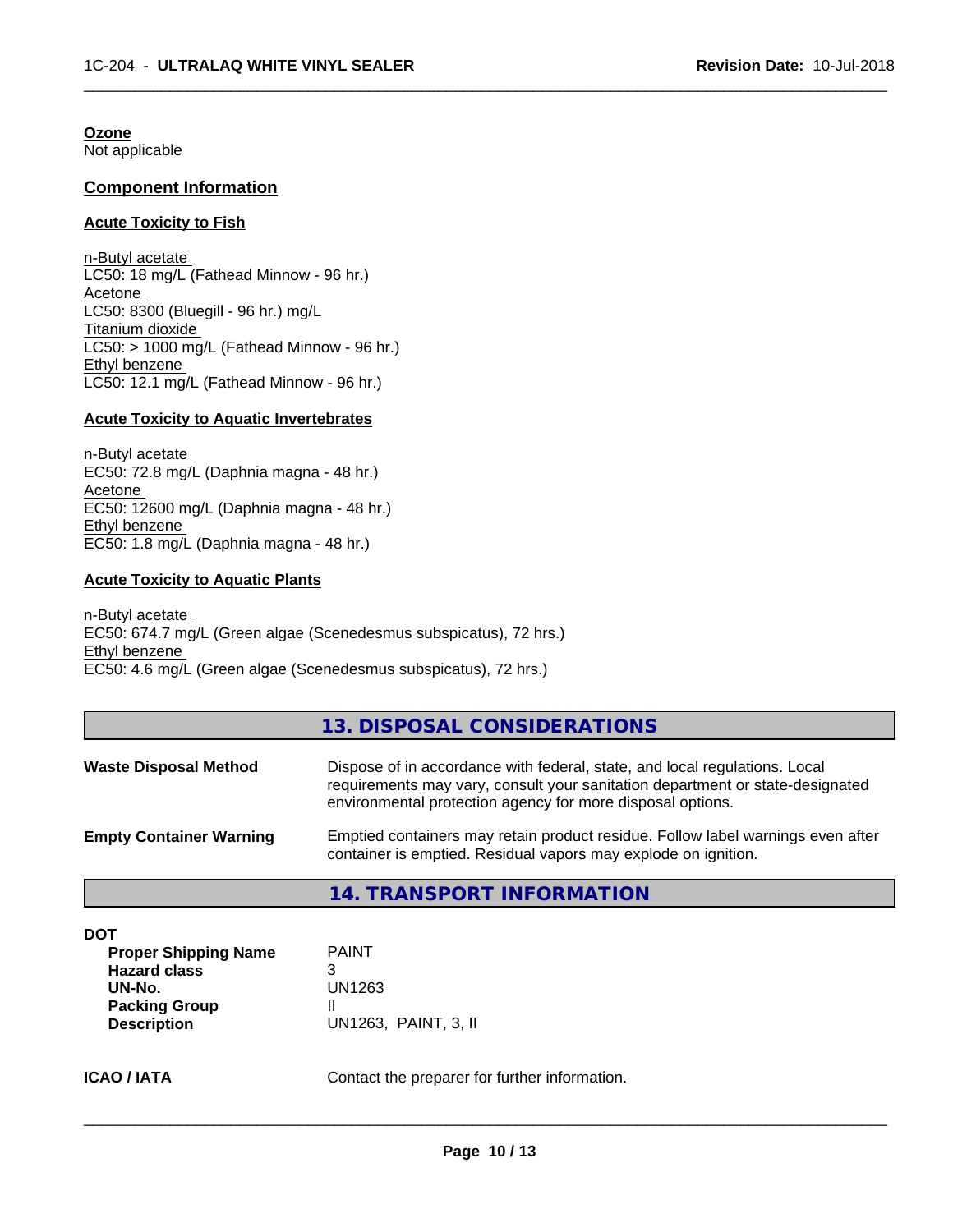**IMDG / IMO** Contact the preparer for further information.

## **15. REGULATORY INFORMATION**

 $\overline{\phantom{a}}$  ,  $\overline{\phantom{a}}$  ,  $\overline{\phantom{a}}$  ,  $\overline{\phantom{a}}$  ,  $\overline{\phantom{a}}$  ,  $\overline{\phantom{a}}$  ,  $\overline{\phantom{a}}$  ,  $\overline{\phantom{a}}$  ,  $\overline{\phantom{a}}$  ,  $\overline{\phantom{a}}$  ,  $\overline{\phantom{a}}$  ,  $\overline{\phantom{a}}$  ,  $\overline{\phantom{a}}$  ,  $\overline{\phantom{a}}$  ,  $\overline{\phantom{a}}$  ,  $\overline{\phantom{a}}$ 

# **International Inventories**

| <b>TSCA: United States</b> | Yes - All components are listed or exempt. |
|----------------------------|--------------------------------------------|
| <b>DSL: Canada</b>         | Yes - All components are listed or exempt. |

# **Federal Regulations**

#### **SARA 311/312 hazardous categorization**

| Yes |
|-----|
| Yes |
| Yes |
| Nο  |
| N٥  |
|     |

## **SARA 313**

Section 313 of Title III of the Superfund Amendments and Reauthorization Act of 1986 (SARA). This product contains a chemical or chemicals which are subject to the reporting requirements of the Act and Title 40 of the Code of Federal Regulations, Part 372:

| <b>Chemical name</b> | CAS No.  | Weight-% | <b>CERCLA/SARA 313</b><br>(de minimis concentration) |
|----------------------|----------|----------|------------------------------------------------------|
| Toluene              | 108-88-3 | 20       |                                                      |
| Isopropyl alcohol    | 67-63-0  |          |                                                      |
| Ethyl benzene        | 100-41-4 | 0.5      |                                                      |

#### **Clean Air Act,Section 112 Hazardous Air Pollutants (HAPs) (see 40 CFR 61)**

This product contains the following HAPs:

| <b>Chemical name</b> | <b>CAS No.</b> | Weight-% | <b>Hazardous Air Pollutant</b><br>(HAP) |
|----------------------|----------------|----------|-----------------------------------------|
| Toluene              | 108-88-3       | 20       | ∟isted                                  |
| Ethyl benzene        | $100 - 41 - 4$ | 0.5      | ∟isted                                  |

## **US State Regulations**

#### **California Proposition 65**

**AVIMARNING:** Cancer and Reproductive Harm– www.P65warnings.ca.gov

#### **State Right-to-Know**

| <b>Chemical name</b> | <b>Massachusetts</b> | <b>New Jersey</b> | Pennsylvania |
|----------------------|----------------------|-------------------|--------------|
| Foluene              |                      |                   |              |
| n-Butyl acetate      |                      |                   |              |
| Acetone              |                      |                   |              |
| Heptane              |                      |                   |              |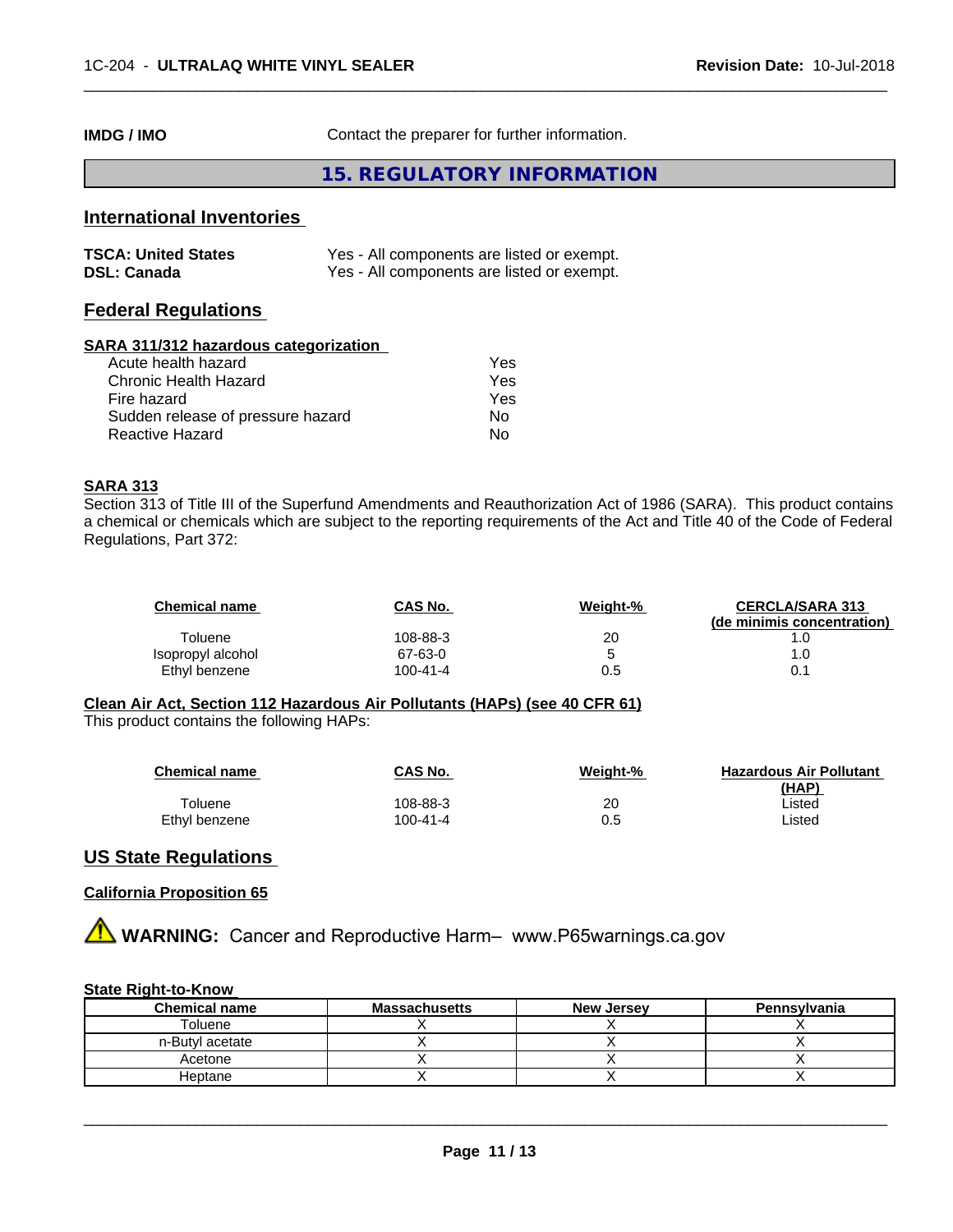| Titanium dioxide   |  |  |
|--------------------|--|--|
| cellulose, nitrate |  |  |
| Ethanol            |  |  |
| Isopropyl alcohol  |  |  |
| Isobutyl alcohol   |  |  |

#### **Legend**

X - Listed

# **16. OTHER INFORMATION**

| HMIS - | Health: $2^*$ | <b>Flammability: 3</b> | <b>Reactivity: 1</b> | $PPE: -$ |
|--------|---------------|------------------------|----------------------|----------|

#### **HMIS Legend**

- 0 Minimal Hazard
- 1 Slight Hazard
- 2 Moderate Hazard
- 3 Serious Hazard
- 4 Severe Hazard
- \* Chronic Hazard

X - Consult your supervisor or S.O.P. for "Special" handling instructions.

*Note: The PPE rating has intentionally been left blank. Choose appropriate PPE that will protect employees from the hazards the material will present under the actual normal conditions of use.*

*Caution: HMISÒ ratings are based on a 0-4 rating scale, with 0 representing minimal hazards or risks, and 4 representing significant hazards or risks. Although HMISÒ ratings are not required on MSDSs under 29 CFR 1910.1200, the preparer, has chosen to provide them. HMISÒ ratings are to be used only in conjunction with a fully implemented HMISÒ program by workers who have received appropriate HMISÒ training. HMISÒ is a registered trade and service mark of the NPCA. HMISÒ materials may be purchased exclusively from J. J. Keller (800) 327-6868.*

 **WARNING!** If you scrape, sand, or remove old paint, you may release lead dust. LEAD IS TOXIC. EXPOSURE TO LEAD DUST CAN CAUSE SERIOUS ILLNESS, SUCH AS BRAIN DAMAGE, ESPECIALLY IN CHILDREN. PREGNANT WOMEN SHOULD ALSO AVOID EXPOSURE. Wear a NIOSH approved respirator to control lead exposure. Clean up carefully with a HEPA vacuum and a wet mop. Before you start, find out how to protect yourself and your family by contacting the National Lead Information Hotline at 1-800-424-LEAD or log on to www.epa.gov/lead.

| <b>Prepared By</b>      | <b>Product Stewardship Department</b><br>Benjamin Moore & Co.<br>101 Paragon Drive<br>Montvale, NJ 07645<br>800-225-5554 |
|-------------------------|--------------------------------------------------------------------------------------------------------------------------|
| <b>Revision Date:</b>   | 10-Jul-2018                                                                                                              |
| <b>Revision Summary</b> | Not available                                                                                                            |

#### Disclaimer

The information contained herein is presented in good faith and believed to be accurate as of the effective date shown above. This information is furnished without warranty of any kind. Employers should use this information only as a **supplement to other information gathered by them and must make independent determination of suitability and** completeness of information from all sources to assure proper use of these materials and the safety and health of employees. Any use of this data and information must be determined by the user to be in accordance with applicable **federal, provincial, and local laws and regulations.**